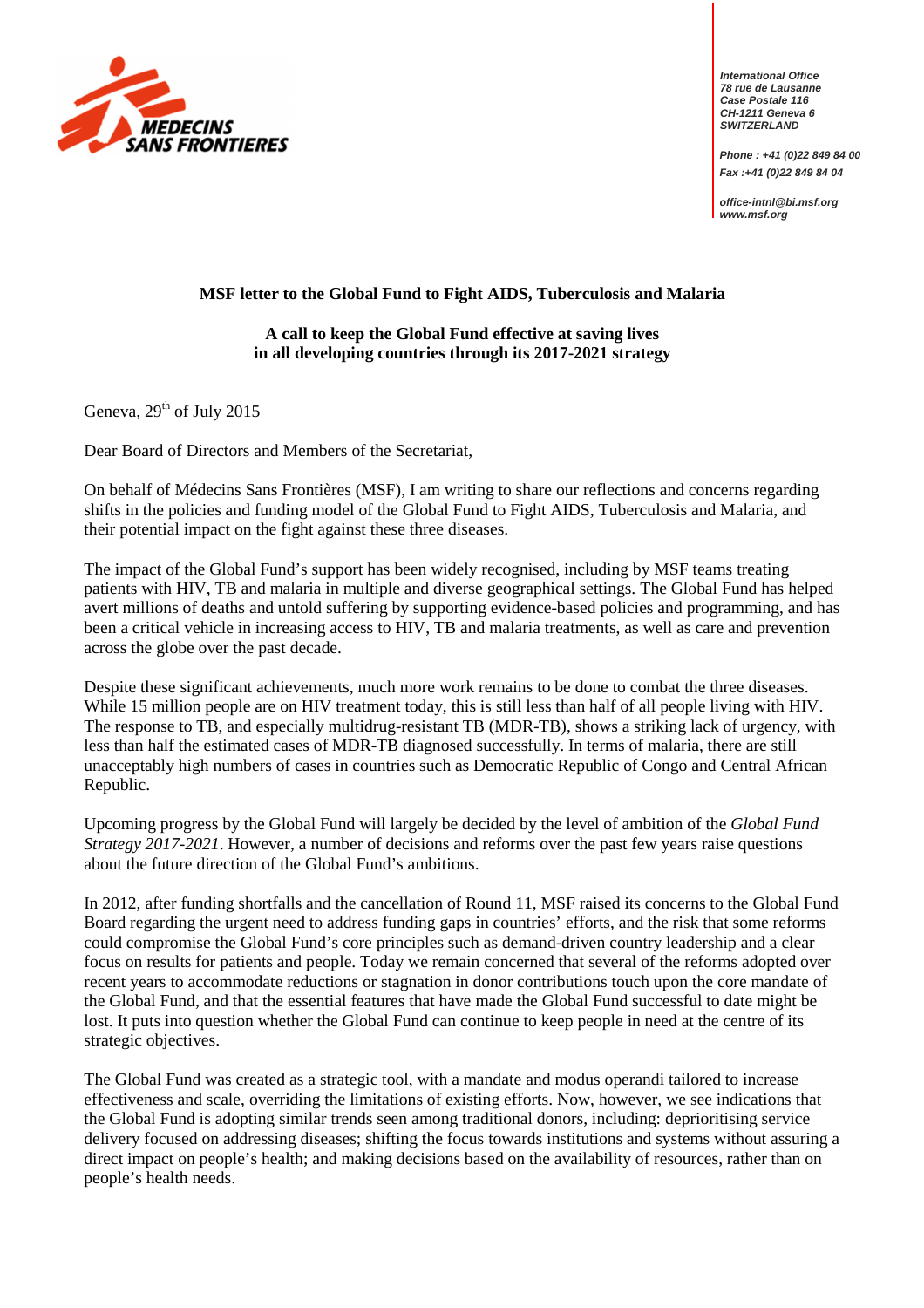Global Fund spokespeople often say that the world has changed and the Global Fund should adapt. However, the fact remains that it is now both possible and feasible to significantly curb the spread of death and suffering from the three diseases. The extent of people's needs and the necessity of not delaying our response to the epidemics are also evident. But instead of strengthening our resolve to 'finish the job', global ambition and solidarity appear to be wavering.

The Global Fund remains the main funding tool to effectively battle AIDS, TB and malaria – indeed in many countries where we work, it is the only tool. It is not hyperbole to say that the choices made around the Global Fund's strategic role will determine the futures of millions of people.

In order to address these concerns, to improve support to countries, and to continue to place people at the centre of the equation, MSF urges stakeholders deliberating on the 2017-2021 strategy to:

- **1. Commit to increase the pace of scale-up and maintain an ambition to save lives.** The Global Fund should take care not to squander the investments and successes to date against the three diseases. We are concerned about the slowdown in disbursements in 2014, and urge the Global Fund to take necessary measures to reverse this. Saving lives must remain a priority; this is both a moral responsibility and a practical measure, with evidence showing that saving lives and preventing new infections are intrinsically linked. Support for scaling up access to lifesaving services must remain at the core of the Global Fund's strategy.
- **2. Prioritise outputs and outcomes over the call for sustainability**. Some actors are calling for a balance between financial sustainability and ambition. While there has been tremendous progress in fighting the three diseases, we are nowhere near a 'maintenance' approach. On the contrary, efforts will need to be stepped up over the next five years. Neither donor nor domestic investments will be sufficient if infections and avoidable sickness and deaths are allowed to increase. The Global Fund should strengthen its support to patient-centred service delivery. This includes interventions involving recurrent costs such as human resources and commodities, coupled with strengthened support to 'last mile' delivery to avoid stock-outs or shortfalls.
- **3. Adjust the funding model without narrowly defining country eligibility and restricting country demand.** A funding allocation model based on blunt economic categories or disease level thresholds fails to capture true patient needs, while hiding the country's real demand. Such a model also risks pitting affected populations in different countries against each other and risks undermining the Global Fund's leverage to fight these diseases. Significant unmet needs remain in low-income and highburden countries, but also in many middle-income countries which are trying to combat MDR-TB or to increase their HIV service coverage. Domestic funding should support an expanded response to those needs, and not replace a drop in international funding, which would reduce the country's ability to scale up services to those not yet reached. This risk is increased because countries which cross income classification lines face higher prices for medical commodities to improve diagnosis and treatment.

Proposals to focus on a small group of high-burden countries, while deprioritising the others and asking them to share an even smaller pot of funds, are equally problematic. Providing high-burden countries with the necessary funding should not come at the expense of defunding countries with critical needs. Other proposals appear to aim to exclude countries from obtaining funding for certain interventions. Decisions about which areas to fund should not be imposed from above, but rather follow country's context-specific and inclusive assessments of needs. Adjustments to the current model should aim to provide more context-specific flexibility and account for countries' real-time assessment of needs and capacities. The Global Fund should encourage country-led proposals and plans to reflect needs-based and realistic but ambitious plans, regardless of the pre-defined funding allocation.